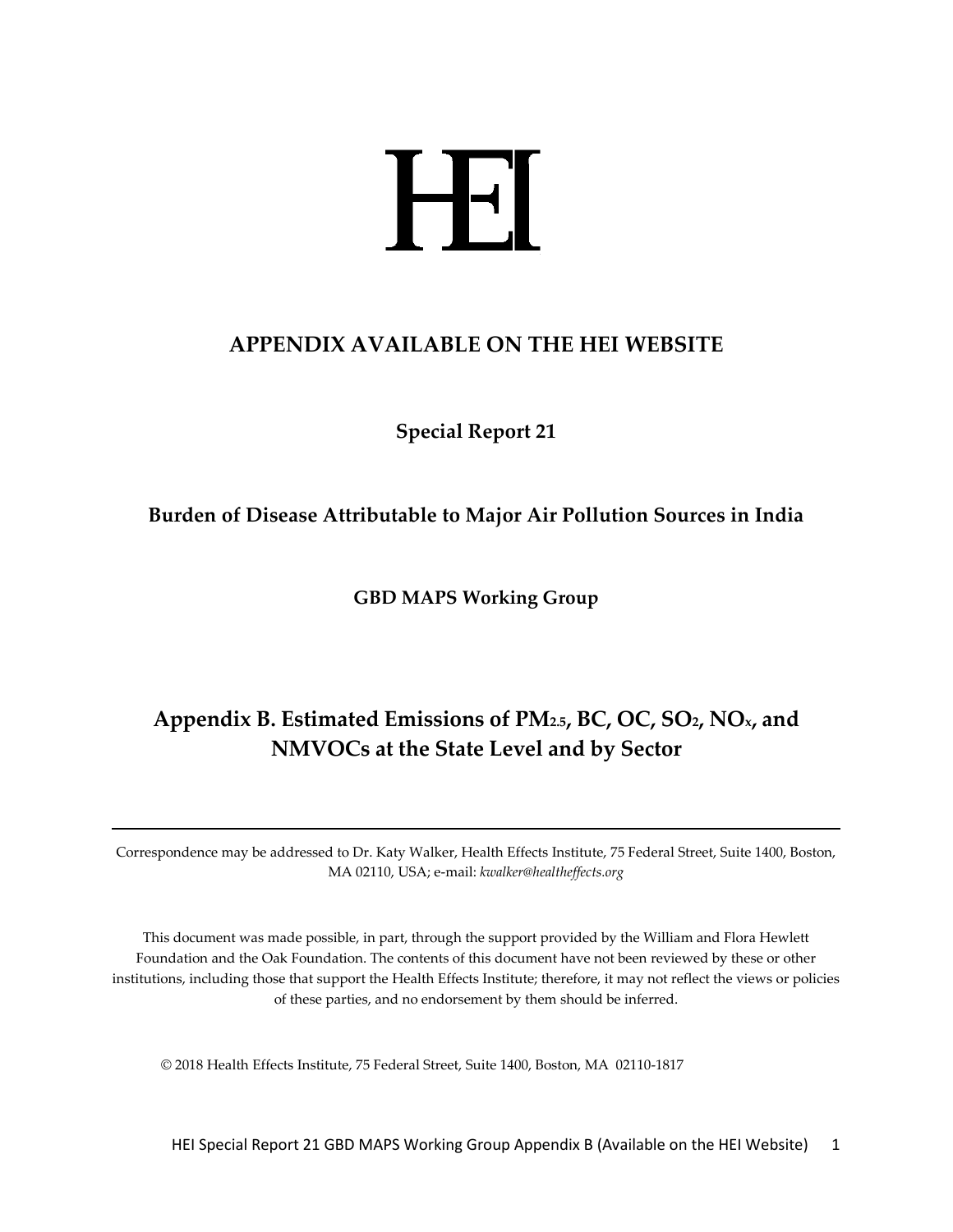| <b>States</b>        | PM <sub>2.5</sub> | BC    | $\overline{OC}$ | SO <sub>2</sub> | NO <sub>x</sub> | <b>NMVOCs</b> |
|----------------------|-------------------|-------|-----------------|-----------------|-----------------|---------------|
| Andaman and          |                   |       |                 |                 |                 |               |
| Nicobar              | 0.124             | 0.001 | 0.003           | 0.426           | 0.460           | 0.032         |
| Arunachal Pradesh    | 0.006             | 0.001 | 0.002           | 0.000           | 0.002           | 0.010         |
| Assam                | 0.144             | 0.031 | 0.048           | 0.067           | 0.096           | 0.266         |
| <b>Bihar</b>         | 0.747             | 0.117 | 0.245           | 0.331           | 0.338           | 1.754         |
| Chandigarh           | 0.067             | 0.012 | 0.029           | 0.008           | 0.011           | 0.122         |
| Chhattisgarh         | 0.327             | 0.020 | 0.024           | 0.643           | 0.704           | 0.124         |
| Dadra and Nagar      |                   |       |                 |                 |                 |               |
| Haveli               | 0.002             | 0.000 | 0.000           | 0.003           | 0.003           | 0.006         |
| Diu and Daman        | 0.001             | 0.000 | 0.000           | 0.000           | 0.002           | 0.002         |
| Goa                  | 0.008             | 0.002 | 0.001           | 0.009           | 0.011           | 0.013         |
| Gujarat              | 0.505             | 0.073 | 0.089           | 0.904           | 0.701           | 0.881         |
| Haryana              | 0.305             | 0.041 | 0.084           | 0.216           | 0.322           | 0.530         |
| Himachal Pradesh     | 0.030             | 0.007 | 0.009           | 0.004           | 0.023           | 0.048         |
| Jammu and Kashmir    | 0.058             | 0.011 | 0.019           | 0.007           | 0.026           | 0.101         |
| Jharkhand            | 0.230             | 0.043 | 0.069           | 0.186           | 0.181           | 0.404         |
| Karnataka            | 0.439             | 0.065 | 0.109           | 0.338           | 0.432           | 0.702         |
| Kerala               | 0.142             | 0.029 | 0.034           | 0.107           | 0.133           | 0.271         |
| Lakshadweep          | 0.002             | 0.001 | 0.001           | 0.000           | 0.004           | 0.005         |
| Madhya Pradesh       | 0.498             | 0.074 | 0.107           | 0.532           | 0.678           | 0.706         |
| Maharashtra          | 0.437             | 0.070 | 0.073           | 0.570           | 0.709           | 0.917         |
| Manipur              | 0.013             | 0.003 | 0.005           | 0.001           | 0.022           | 0.023         |
| Meghalaya            | 0.009             | 0.002 | 0.002           | 0.002           | 0.008           | 0.010         |
| Mizoram              | 0.195             | 0.029 | 0.082           | 0.011           | 0.022           | 0.372         |
| Nagaland             | 0.017             | 0.003 | 0.004           | 0.002           | 0.014           | 0.027         |
| NCT Delhi            | 0.060             | 0.011 | 0.009           | 0.057           | 0.097           | 0.132         |
| Orissa               | 0.372             | 0.050 | 0.077           | 0.489           | 0.319           | 0.472         |
| Puducherry           | 0.004             | 0.001 | 0.001           | 0.003           | 0.006           | 0.008         |
| Punjab               | 0.450             | 0.050 | 0.133           | 0.189           | 0.405           | 0.768         |
| Rajasthan            | 0.515             | 0.078 | 0.131           | 0.680           | 0.536           | 0.681         |
| Seemandhra           | 0.323             | 0.051 | 0.082           | 0.220           | 0.265           | 0.572         |
| Sikkim               | 0.003             | 0.001 | 0.001           | 0.000           | 0.001           | 0.004         |
| Tamilnadu            | 0.441             | 0.065 | 0.089           | 0.461           | 0.576           | 0.685         |
| Telangana            | 0.232             | 0.036 | 0.059           | 0.158           | 0.190           | 0.410         |
| Tripura              | 0.019             | 0.003 | 0.007           | 0.001           | 0.008           | 0.033         |
| <b>Uttar Pradesh</b> | 1.676             | 0.231 | 0.508           | 0.915           | 1.510           | 3.579         |
| Uttarakhand          | 0.043             | 0.010 | 0.014           | 0.006           | 0.048           | 0.090         |
| West Bengal          | 0.656             | 0.098 | 0.186           | 0.544           | 0.637           | 1.078         |
|                      |                   |       |                 |                 |                 |               |
| All India            | 9.101             | 1.320 | 2.337           | 8.091           | 9.498           | 15.839        |

**Table B.1. Emissions (MT) by State (2015)**